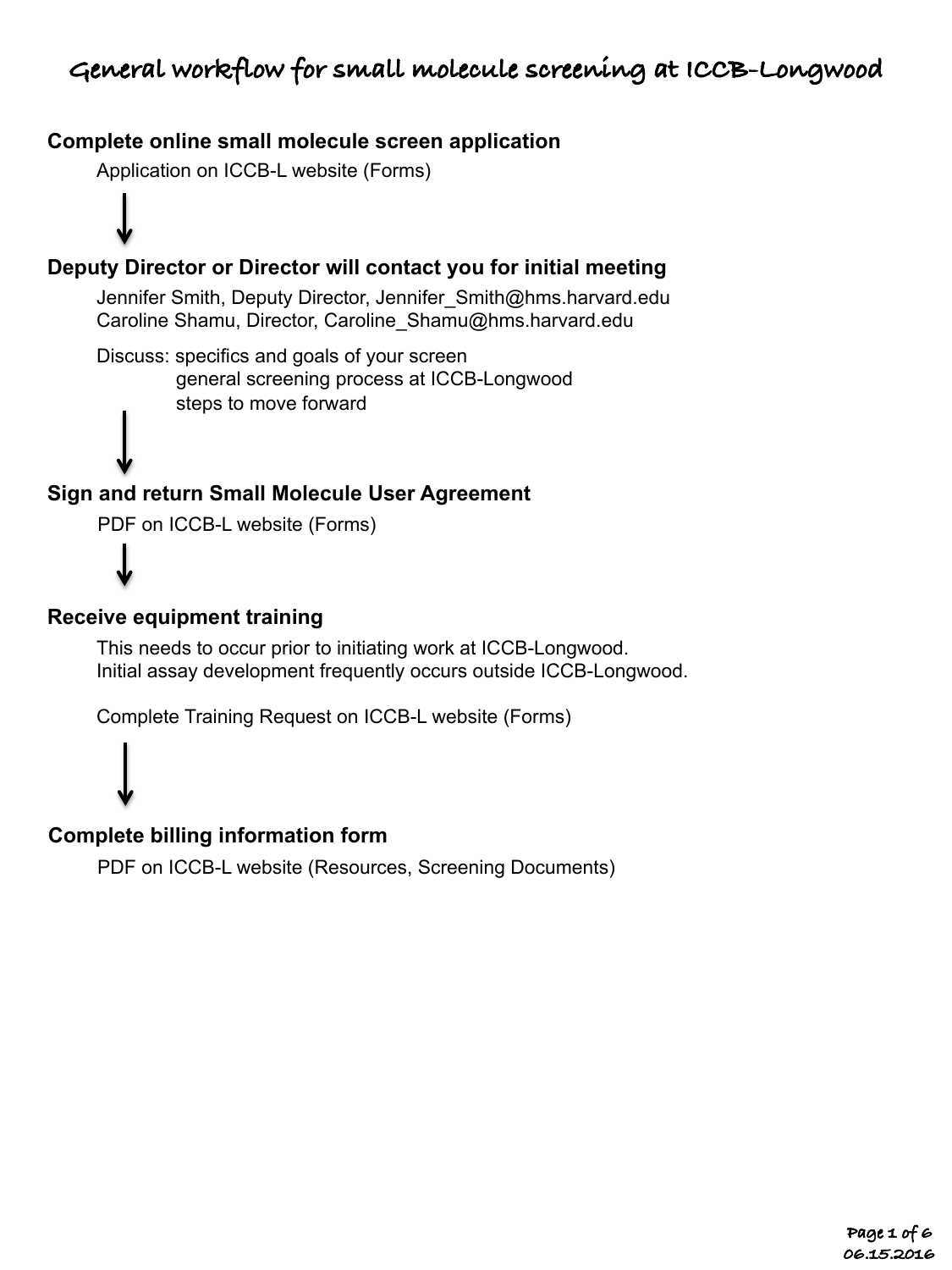#### **General workflow of small molecule screening at ICCB-Longwood**

### **Assay Development and Optimization**

*This is an iterative process. Assay development and optimization may take as little as 2 weeks or as much as 2 years. Screeners generally start by developing an assay suitable for small molecule screening in their own lab and then work to optimize the assay using automated equipment.* 

Refer to Resources, Helpful Publications and Links on ICCB-L website

### **Important parameters to optimize:**

- Plate type
	- Dependent on assay readout and reagent or cell type
- Cell-based assays
	- # cells/well

Determine robust way to consistently count cells during screen

Cell passage #: can impact transfection efficiency and phenotype

Tolerance to DMSO?

 Typical % DMSO in assay is 0.3% (100 nl pin transfer into 30 ul total volume) Recommend to test assay in up to 1% DMSO

- Reagent volume or concentration/well
	- In 384-well plate, typical assay volumes are 10 ul (low volume, biochemical assays) or 30 ul (cell-based assays)

Determine conditions that provide most robust and consistent phenotype

Batch-to-batch variability in reagents, proteins, bacteria, etc. may exist Consider 1 batch (stock) for entire screen

- Pin transfer volumes are 33 nl, 100 nl or 300 nl, with 100 nl standard transfer volume
- Choose positive and negative controls

Negative control typically DMSO, as ICCB-L compound libraries are dissolved in DMSO Beneficial to have positive controls of different strengths – strong, medium If small molecule positive control is not available, consider other options

• Temperature

Pin transfer occurs at ambient temperature

• Time of readout

Biochemical assay readouts may be as short as 30 min post pin-transfer Cell-based assays typically range from 16 h – 72 h post pin-transfer

- Practice with instruments at ICCB-Longwood
- Automate protocol

Reagent volumes and concentrations

Timing (this may change as the assay moves from 1 or 2 library plates to 10+ library plates per pin transfer).

Allow  $\geq$  30 minutes between each step in assay

Addition of assay-specific controls

• Assay readout – can optimize this step independent of compound pin transfer

*Success in assay optimization generally monitored by assessing assay robustness factors, including the Z' factor. See below for more details.*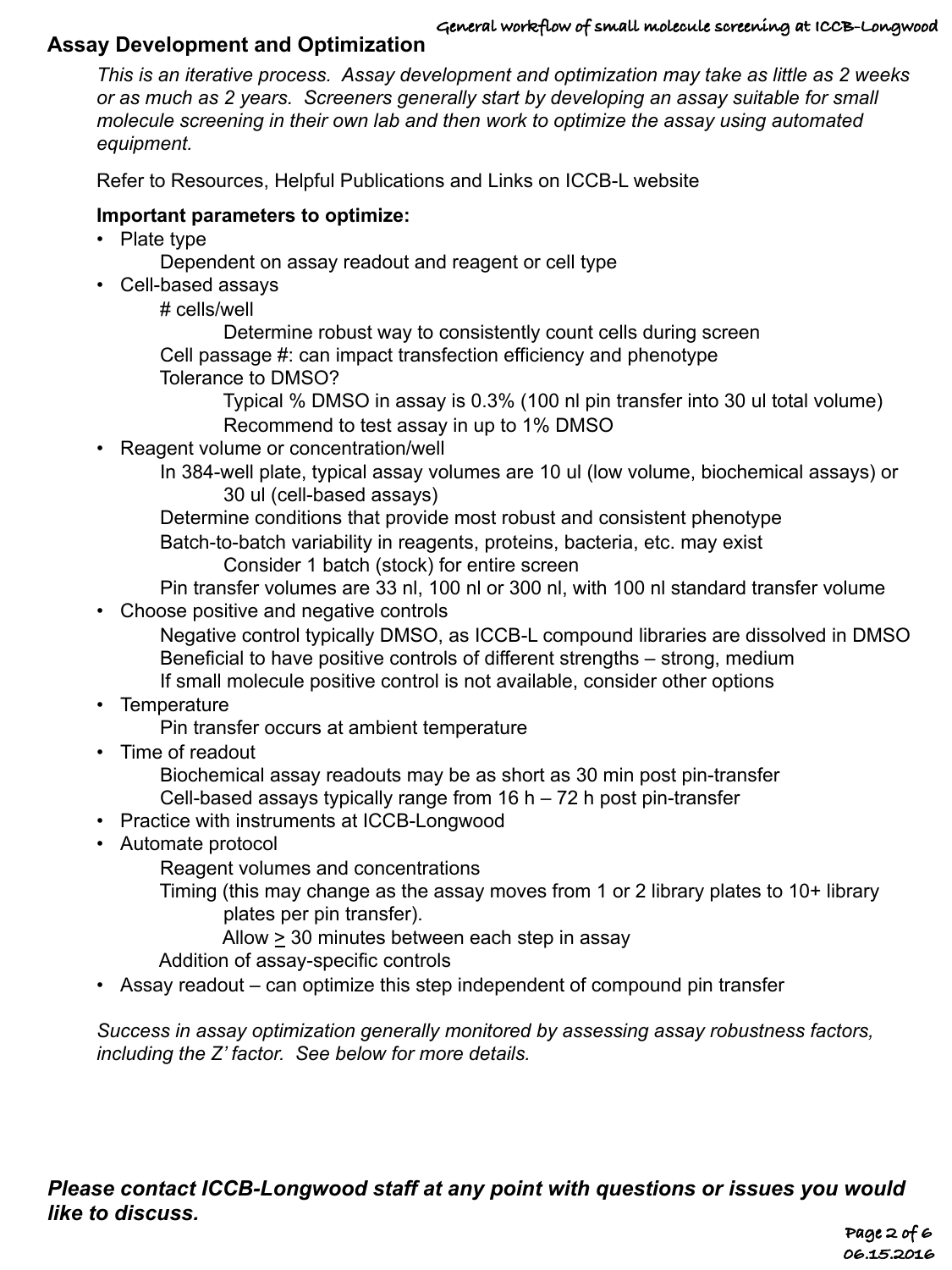### **Z' factor determination**

Additional information on the ICCB-L website (Resources, Data Analysis/Informatics) Perform this test using automation protocol developed for your assay Options are:

1/2 plate positive control and 1/2 plate negative control

1/3 plate each of 2 different strength positive controls, 1/3 plate negative control (*preferred*) Same # of replicates as will be utilized in screen

Any sign of edge effect? Trending?



#### **Pilot screen**

2 library plates representative of what screen will include:

Known bioactive plates if cell-based

1 plate from commercial library (if planning to screen these collections)

### **Image analysis (if necessary)**

## **Send raw numerical data to Data Curator**

Jennifer Nale, Jennifer\_Nale@hms.harvard.edu

Jen will: format data into standard ICCB-Longwood format;

 generate graphs to visualize quality control parameters (utilizing Dotmatics Vortex software); calculate Z' factor based upon assay-specific positive and negative controls; and email formatted data and graphs back to screener

# **Review and analyze data**

See below for more information about data analysis Additional information on ICCB-L website (Resources)

#### Analyze data

Acceptable Z' factor? Potential hits? Do the data make biological sense if known bioactives showed potential hits?

Examine graphs from Jen Nale

Good correlation of replicates? Clear separation of positive and negative controls? Any visible patterns or edge effects? Are there trends from 1<sup>st</sup> plate to last plate in a given batch?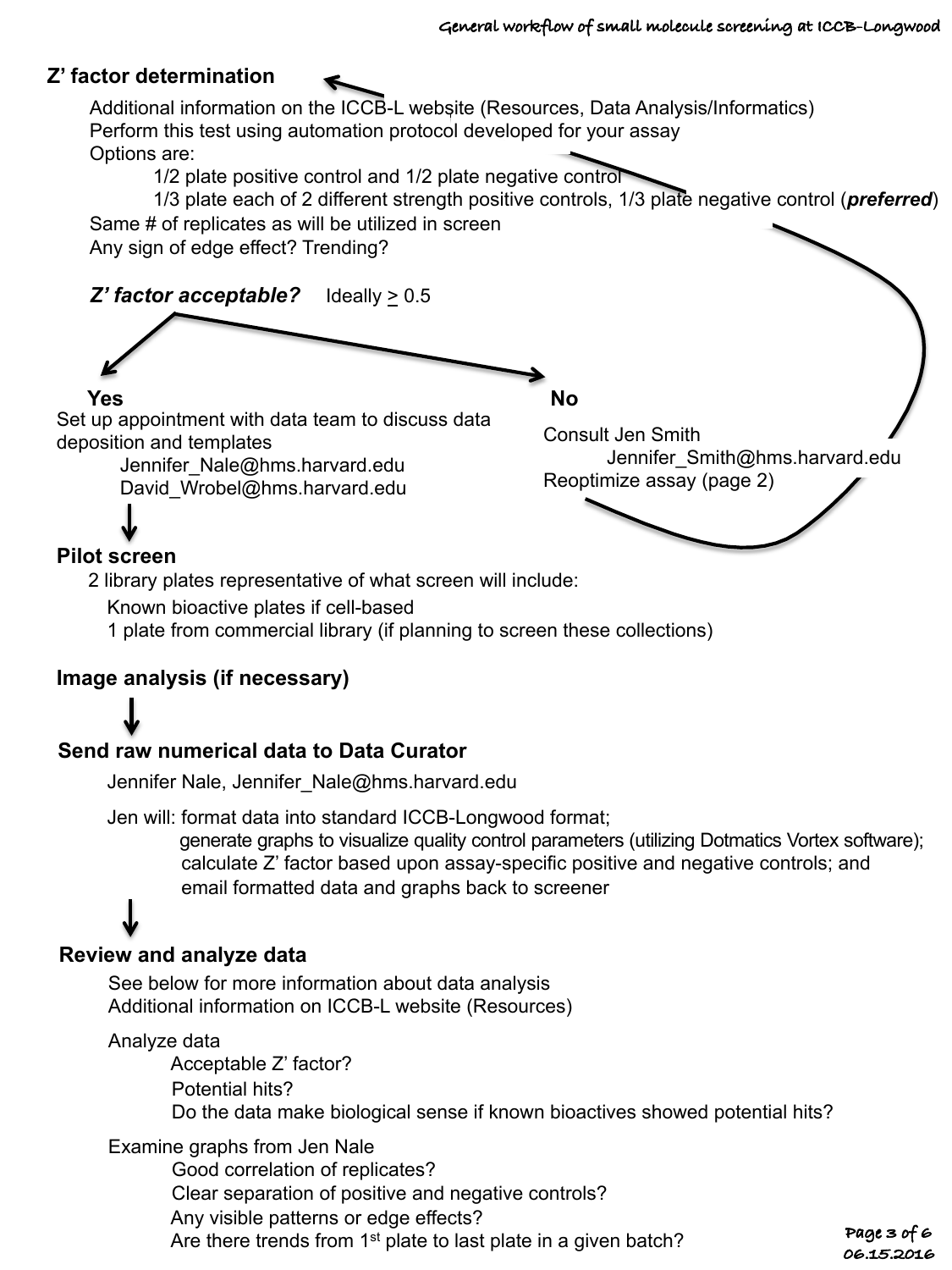

### *To ensure quality and consistency of data, use the same assay protocol throughout your entire screen!*

### **Primary screen**

Send data to Jen Nale regularly as each screening session is complete Pay attention to Z' factor and positive/negative controls on each assay plate Catch any problems or changes in screen robustness as soon as possible! Analyze data on a regular basis Cherry picks can be performed at any point throughout primary screen A cherry pick after 10,000 to 50,000 compounds can be helpful

## **Analyze screen data: quality control and identifying potential screening positives**

Helpful to categorize potential hits as strong, medium, weak

Potential methods of data analysis:

**1. Z-score** – frequently used and is an easily applied method for plate normalization. The raw data distribution of sample values is converted to a standard normal distribution with a mean of 0 and standard deviation of 1. Each z-score for a well replicate represents the number of standard deviations above or below the plate mean of the experimental wells

 $z = (x - \mu)/\sigma$ 

*x* is the raw data value of the well to be standardized

 $\mu$  is the mean of the experimental well population of plate

 $\sigma$  is the standard deviation of the experimental well population of plate

**2. Percent of control (or sample)** – divide each well value by the plate mean of either negative controls or positive controls, or by the plate average of samples (experimental wells). The plate median for experimental wells is typically used, in which case the average result value for all sample wells will be ~1.0 (unless the raw data distribution is very skewed). Calculating percent of control or plate sample average does not account for plate variation to the same extent as the z-score. This type of analysis should only be performed when there is an adequate number of controls and a small coefficient of variation (ideal < 10%).

*% Neg Control = x / Avg neg*

*% Exp Control = x / Avg sample*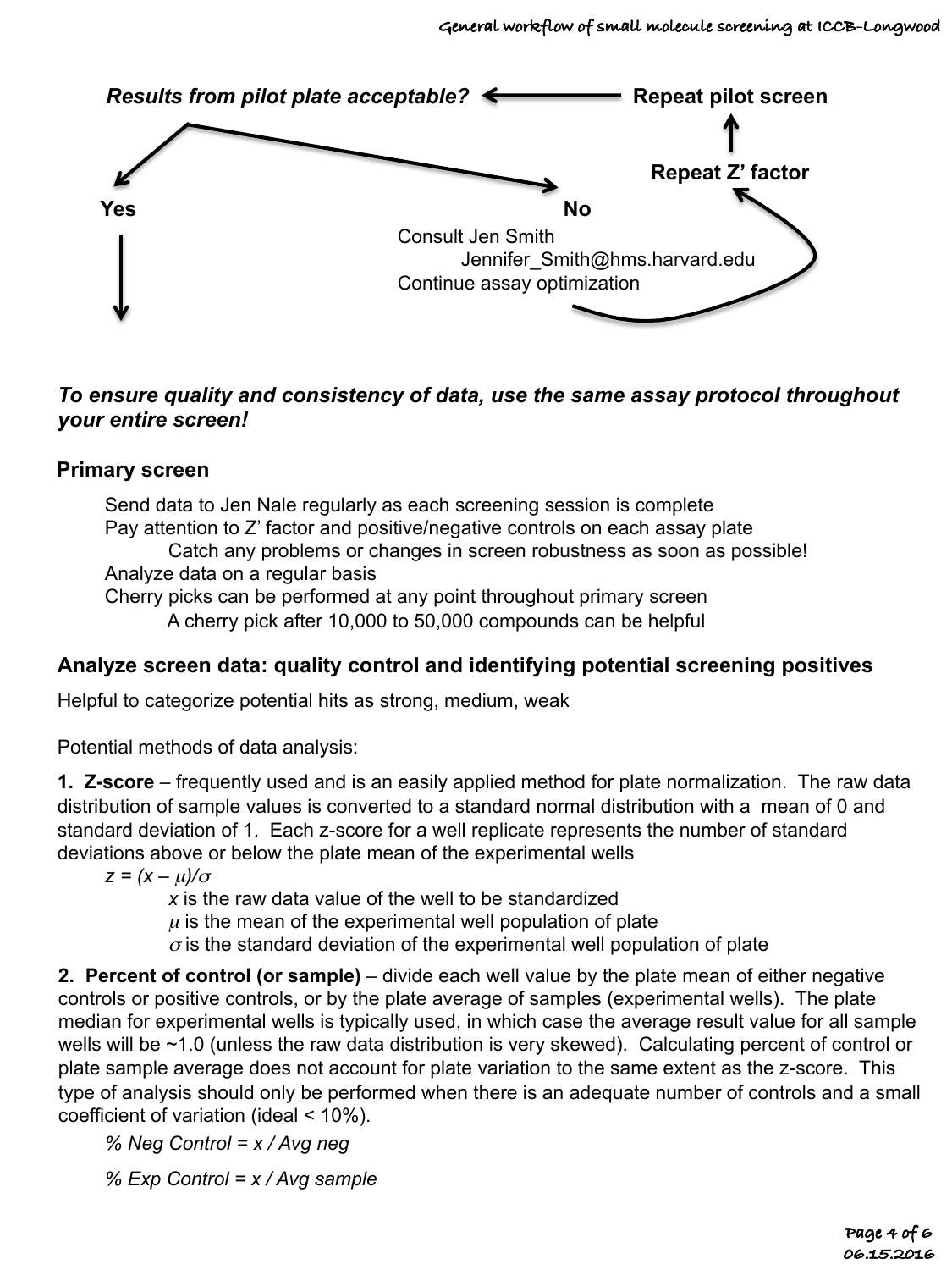## **Analyze screen data (continued)**

**3. Normalized Percent Inhibition/Activation** – can be used for plate normalization, but requires good performance from both positive and negative controls. The ideal positive control is a small molecule that produces a response that mimics the desired effect. The use of controls for calculating a numeric result should only be used if the Z' factor for each plate is > 0.7, as it will be difficult to distinguish true positives from the background if there is an inadequate signal window based on poorly performing controls.

*NPI =(Avg neg - x) / (Avg neg - Avg pos) x 100*

# **Submit analyzed data from primary screen in ICCB-L format and primary screen report**

Email to David Wrobel

#### **Cherry pick screen**

Submit cherry pick request to David Wrobel

A cherry pick of 0.3% of the number of compounds screened is included as part of the screen

Provided with 1.5 ul of each compound

Cherry picks are intended to help you obtain initial confirmation of results from primary screen; ICCB-L does not provide material for subsequent studies

Cherry pick experiments may be performed at ICCB-Longwood or in your own laboratory

Suggested to perform same assay as primary screen to identify compounds that reconfirm Typical for ~50% of compounds to reconfirm phenotype of primary screen

Screeners may elect to dilute cherry pick with DMSO, growth medium or buffer to enable compounds to be tested in additional assays

#### **Options for screening cherry picks at ICCB-Longwood:**

- 1. HP D300
	- Typically used to test cherry picks

Wide range of possibilities to perform dose-response curves

~300 nL used to prime dispense head, ~1000 nL available for experiment

2. Pocket tip transfer

50 nl, 100 nl or 250 nl transfer possible Limited retest from cherry pick

(2 x 250 nl or 5 x 100 nl or 6 x 50 nl)

If interested in dose-response and unable to utilize HPD300, recommended to dilute cherry pick samples

3. Dilute cherry picks with media and transfer

Transfer can be via Vprep or by hand

Once diluted, use all of the cherry pick samples immediately to ensure compound integrity

#### **Analyze results of cherry pick**

Negative controls important as many compounds tested will score as hits at this stage **Prioritize hits based on re-test results and bioinformatics analysis**